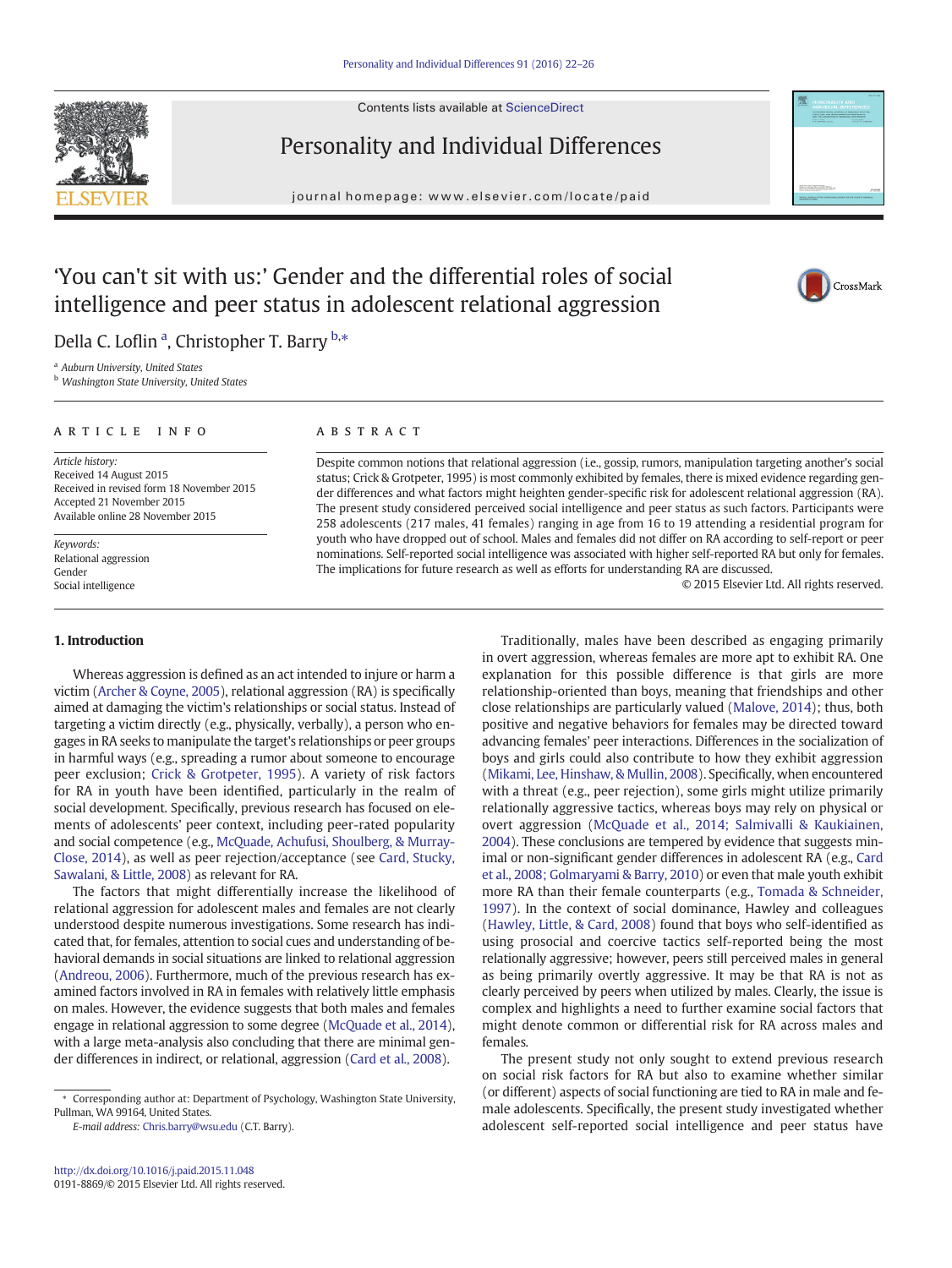implications for RA and whether the role of such factors differs for females and males.

#### 1.1. RA and social intelligence

Social intelligence encompasses several cognitive, behavioral, and emotional concepts pertaining to one's perceived effectiveness in social interactions. According to [Kaukiainen et al. \(1999\),](#page--1-0) social intelligence is the ability to use social skills to accomplish interpersonal tasks and/or an understanding of oneself in relation to others. Social intelligence can be further conceptualized as multidimensional, involving a) social information processing abilities; b) social skills; and c) social awareness [\(Silvera, Martinussen, & Dahl, 2001](#page--1-0)). Social information processing involves cognitive processes tied to encoding social cues and generating appropriate behavioral responses [\(Li, Fraser, & Wike, 2013](#page--1-0)). Thus, social information processing skills could allow one to know when or how to use RA effectively.

In the context of social intelligence, social skills capture one's capacity to engage in situation-appropriate social behaviors toward others, whereas social awareness involves one's ability to stay attuned to, and unsurprised by, what transpires in social situations (Delič[, Novak,](#page--1-0) Kovačič[, & Avsec, 2011\)](#page--1-0). An individual with such social awareness may perceive him or herself capable of not only predicting what might happen in social interactions but also as adept at recognizing his/her influence on those interactions. Thus, an individual who perceives him/herself as having such awareness may utilize RA in situations where he/she believes it will enable the attainment of social goals. Similarly, an individual with relevant social skills may be effective at determining what behaviors, including RA, will meet his/her social goals.

As noted above, success in peer relationships may be defined somewhat differently for males and females, with females being particularly concerned about connectedness with others ([Crick & Grotpeter, 1995](#page--1-0)) and using RA in retaliation for perceived violations of relational norms or to achieve connections with some peers through their diminishment of the social status of other peers. Such a transaction could provide females with what could be perceived as an effective way to bolster their social status. Viewing RA as an effective way to reach relationship goals might be relatively common for females who perceive themselves as socially intelligent. Among boys, [Andreou \(2006\)](#page--1-0) noted a relation between RA and the ability to predict others' feelings and reactions, whereas among girls, RA was connected to better interpreting social cues. All variables in that study were based, however, on peer perceptions. Therefore, the examination of self-reported social intelligence could provide further insight into how RA is utilized by males and females and whether gender differences exist in this regard. Perceived ability to master social situations could contribute to the use of RA as one way to achieve social goals, particularly as RA is more covert than physical or verbal assault. Traditional views suggest that such covert forms of aggression would be particularly appealing to females given the socialization of females to refrain from more overt aggression. The appeal might be particularly evident for females who perceive themselves as socially intelligent and thus skilled at recognizing and seizing opportunities to engage in less direct aggression.

#### 1.2. Perceived peer status and RA

In general, peer rejection has been tied to youth aggression ([Crain,](#page--1-0) [Finch, & Foster, 2005](#page--1-0)). However, the nature of this relation changes as children move into adolescence, with the association between peer rejection becoming stronger for RA but lessening for overt aggression [\(Mayeux & Cillessen, 2008](#page--1-0)). Furthermore, some evidence suggests that for males, peer acceptance is related to indirect (relational) aggression [\(Salmivalli, Kaukiainen, & Lagerspetz, 2000](#page--1-0)), whereas other evidence indicates that inaccurately high or low perceived social status is associated with male RA [\(McQuade et al., 2014](#page--1-0)). Thus, the precise role of peer status in RA remains unclear.

The present study examined the association between one's perceived peer status and RA, with the expectation that this interpersonal variable may be particularly important in males. Most studies provide little insight into the mechanisms driving males to utilize RA, and some findings may be an artifact of the assessment method (i.e., selfvs. peer-report). It is possible that peers admire, or perhaps fear, those who successfully use RA, contributing to a positive relation between peer nominations of acceptance and RA [\(Salmivalli et al., 2000\)](#page--1-0). However, theoretically, based on previous findings concerning peer rejection and RA (e.g., [McQuade et al., 2014; Tomada & Schneider, 1997\)](#page--1-0) males who report engaging in RA may perceive themselves as rejected by peers or as needing to enact strategies (e.g., RA) to raise their status among peers. Males, in particular, may be more likely to use RA in circumstances in which they perceive that their peer status is low and that this form of aggression might be useful for elevating that status. This view is consistent with the idea that RA is utilized to some males to attain social dominance [\(Hawley et al., 2008](#page--1-0)). For adolescent females, elevated self-perceptions of peer status appear to be tied to RA, although such perceptions may not be accurate relative to peer appraisals [\(McQuade et al., 2014](#page--1-0)).

#### 1.3. The present study

As noted above, numerous studies have directly examined gender differences in RA with equivocal findings. This study investigated this issue with an emphasis not on gender differences in levels of RA but rather to determine if aspects of self-perceived social functioning would play a differential role in RA for male and female adolescents. In this way, the present study sought to complement the recent work by [McQuade et al. \(2014\)](#page--1-0) by focusing particularly on adolescents' perceived social status and social competencies (i.e., social intelligence) as factors involved in RA. The present study is also one of the first known studies to include social awareness as it relates to adolescent RA.

#### 1.4. Hypotheses

It was hypothesized that self-reported and peer-nominated RA would be moderately interrelated based on previous research (e.g., [Golmaryami & Barry, 2010](#page--1-0)). It was expected that the association between social intelligence and RA would be moderated by gender. Specifically, it was predicted that high levels of social intelligence would be associated with relatively high RA but especially for females. Furthermore, it was hypothesized that for males, self-perceptions of low peer status would be positively related to self-reported RA but negatively related to peer-nominated RA. For females, higher perceived peer status would be associated with higher RA based on the findings of [McQuade](#page--1-0) [et al. \(2014\)](#page--1-0) across informant methods.

### 2. Method

### 2.1. Participants

Participants were 258 adolescents (217 males, 41 females) ranging in age from 16 to 19 ( $M = 16.77$  years,  $SD = .79$ ), attending a voluntary 22-week military-style residential program for youth who have dropped out of school. Adolescents were not presently involved in the legal system. The sample was recruited from two consecutive cohorts from the program. The majority of participants (58.1%) were White, 37.7% were Black, and 4.2% of participants were from other racial/ethnic backgrounds.

An at-risk sample was selected with the anticipation that participants from a residential, but non-behaviorally severe sample, would demonstrate greater variability on aggression than community or detained samples of adolescents (see [Marsee et al., 2011\)](#page--1-0). More importantly, a residential sample affords a unique opportunity to gain further insight as to how aggression, particularly RA, plays out in a setting in